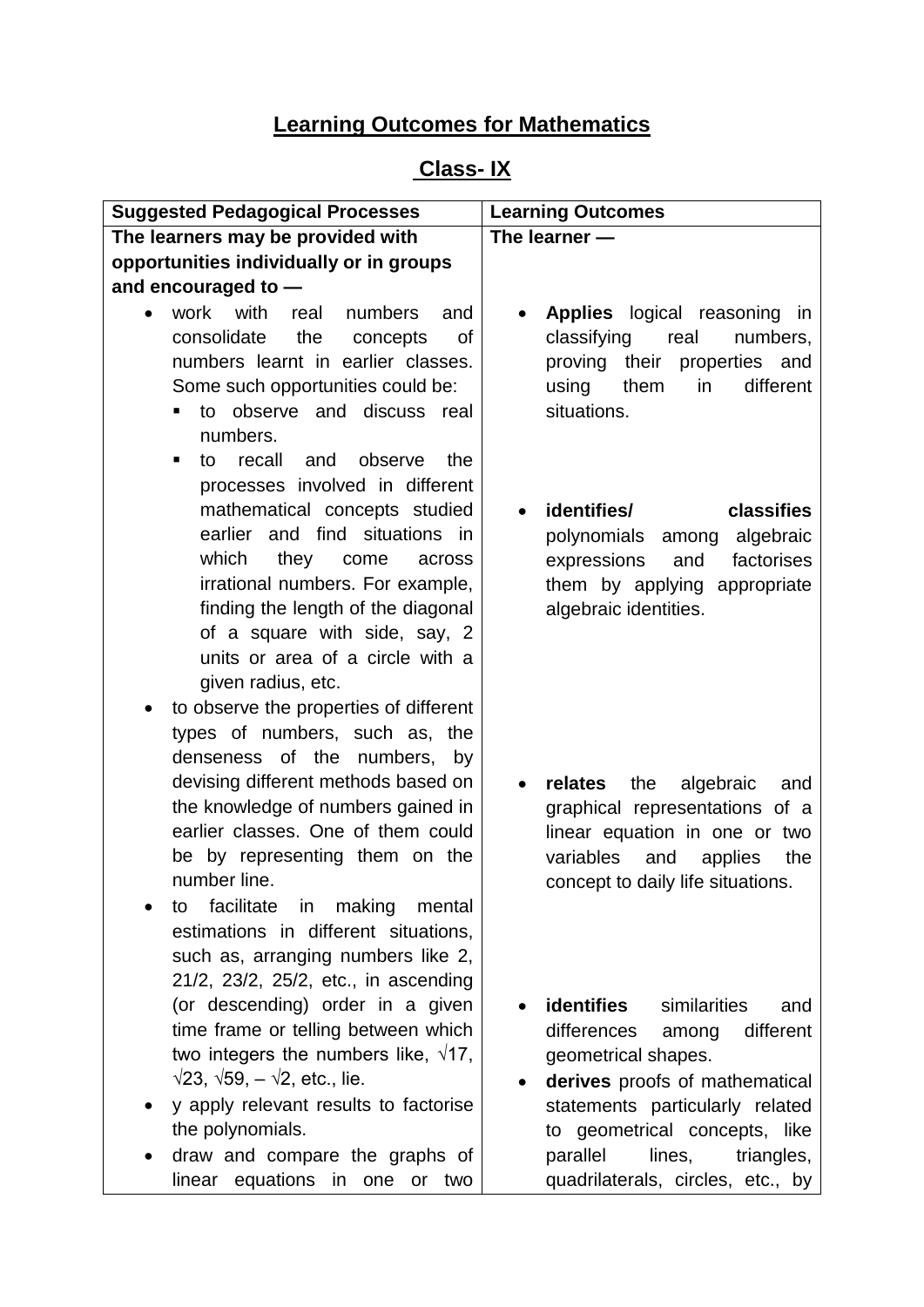variables.

- discuss the proofs of mathematical statements using axioms and postulates.
- play the following games related to geometry.
	- For Euclid's axioms, if one group says, If equals are added to equals, then the results are equal. The other group may be encouraged to provide example such as, If  $a = b$ , then  $a + 3 = b$ + 3, another group may extend it further as  $a + 3 + 5 = b + 3 + 5$ , and so on.
	- By observing different objects in the surroundings one group may find the similarities and the other group may find the differences with reference to different geometrical shapes— lines, rays, angles, parallel lines, perpendicular lines, congruent shapes, non-congruent shapes, etc., and justify their findings logically.
- work with algebraic identities using models and explore the use of algebraic identities in familiar contexts.
- discuss in groups about the properties of triangles and construction of geometrical shapes such as, triangles, line segment and its bisector, angle and its bisector under different conditions.
- find and discuss ways to fix position of a point in a plane and different properties related to it.
- engage in a survey and discuss about different ways to represent data pictorially such as, bar graphs, histograms (with varying base

applying axiomatic approach and solves problems using them.

 **finds** areas of all types of triangles by using appropriate formulae and apply them in real life situations.

**constructs** different geometrical shapes like bisectors of line segments, angles and triangles under given conditions and provides reasons for the processes of such constructions.

- **develops** strategies to locate points in a Cartesian plane.
- **identifies and classifies** the daily life situations in which mean, median and mode can be used.
- **analyses** data by representing it in different forms like, tabular form (grouped or ungrouped), bar graph, histogram (with equal and varying width and length), and frequency polygon.
- **calculates** empirical probability through experiments and describes its use in words.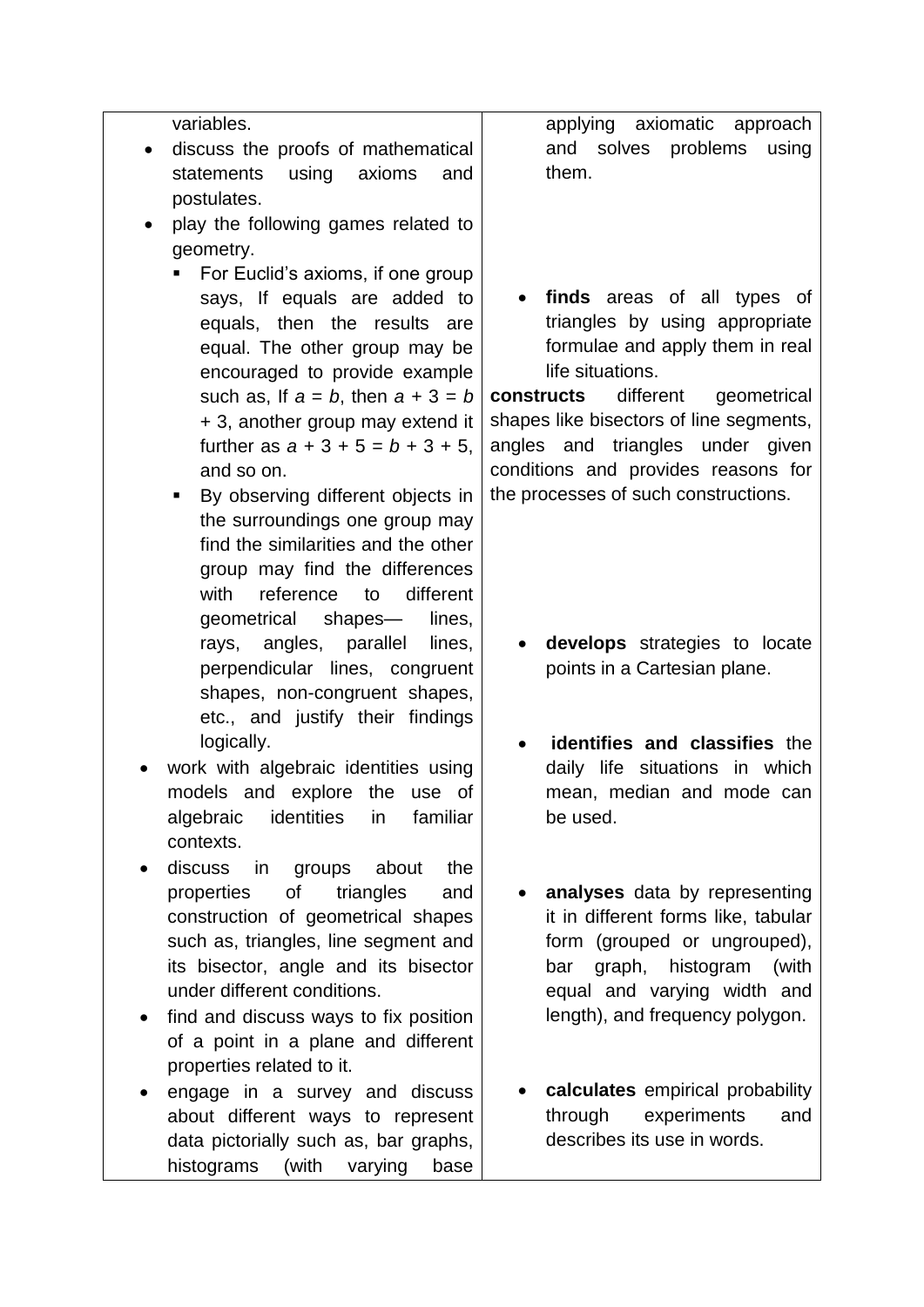lengths) and frequency polygons.

- collect data from their surroundings and calculate central tendencies such as, mean, mode or median.
- explore the features of solid objects from daily life situations to identify them as cubes, cuboids, cylinders, etc.
- play games involving throwing a dice, tossing a coin, etc., and find their chance of happening.
- do a project of collecting situations corresponding to different numbers representing probabilities.
- visualise the concepts using Geogebra and other ICT tools.
- **derives** formulae for surface areas and volumes of different solid objects like, cubes, cuboids, right circular cylinders/ cones, spheres and hemispheres and applies them to objects found in the surroundings.
- **solves** problems that are not in the familiar context of the child using above learning. These problems should include the situations to which the child is not exposed earlier.

### **Learning Outcomes for Mathematics**

### **Class- X**

| <b>Suggested Pedagogical Processes</b>                                                                                                                                                                                                                                                                                                                                                                                      | <b>Learning Outcomes</b>                                                                                                                                                                                                                                                        |
|-----------------------------------------------------------------------------------------------------------------------------------------------------------------------------------------------------------------------------------------------------------------------------------------------------------------------------------------------------------------------------------------------------------------------------|---------------------------------------------------------------------------------------------------------------------------------------------------------------------------------------------------------------------------------------------------------------------------------|
| The learners may be provided with                                                                                                                                                                                                                                                                                                                                                                                           | The learner $-$                                                                                                                                                                                                                                                                 |
| opportunities individually or in groups                                                                                                                                                                                                                                                                                                                                                                                     |                                                                                                                                                                                                                                                                                 |
| and encouraged to $-$                                                                                                                                                                                                                                                                                                                                                                                                       |                                                                                                                                                                                                                                                                                 |
| extend the methods of finding LCM<br>and HCF of large numbers learnt<br>earlier to general form.<br>different<br>discuss<br>aspects<br>of<br>polynomials, such as - their degree,<br>type (linear, quadratic, cubic), zeroes,<br>etc., relationship between their visual<br>representation and their zeroes.<br>play a game which may involve a<br>of acts of factorising<br>series<br>a<br>polynomial and using one of its | generalises<br>properties<br>οf<br>numbers and relations among<br>them studied earlier to evolve<br>results, such as, Euclid's division<br>Fundamental<br>algorithm,<br>of l<br>Arithmetic<br>Theorem<br>and<br>applies them to solve problems<br>related to real life contexts |
| factors to form a new one. For<br>example, one group factorizing say,<br>$(x3 - 2x2 - x - 2)$ and using one of its<br>factors $x-1$ to construct another<br>polynomial, which is further factorized<br>by another group to continue the                                                                                                                                                                                     | develops a relationship between<br>algebraic and graphical methods<br>finding<br>the zeroes of a<br>οf<br>polynomial.                                                                                                                                                           |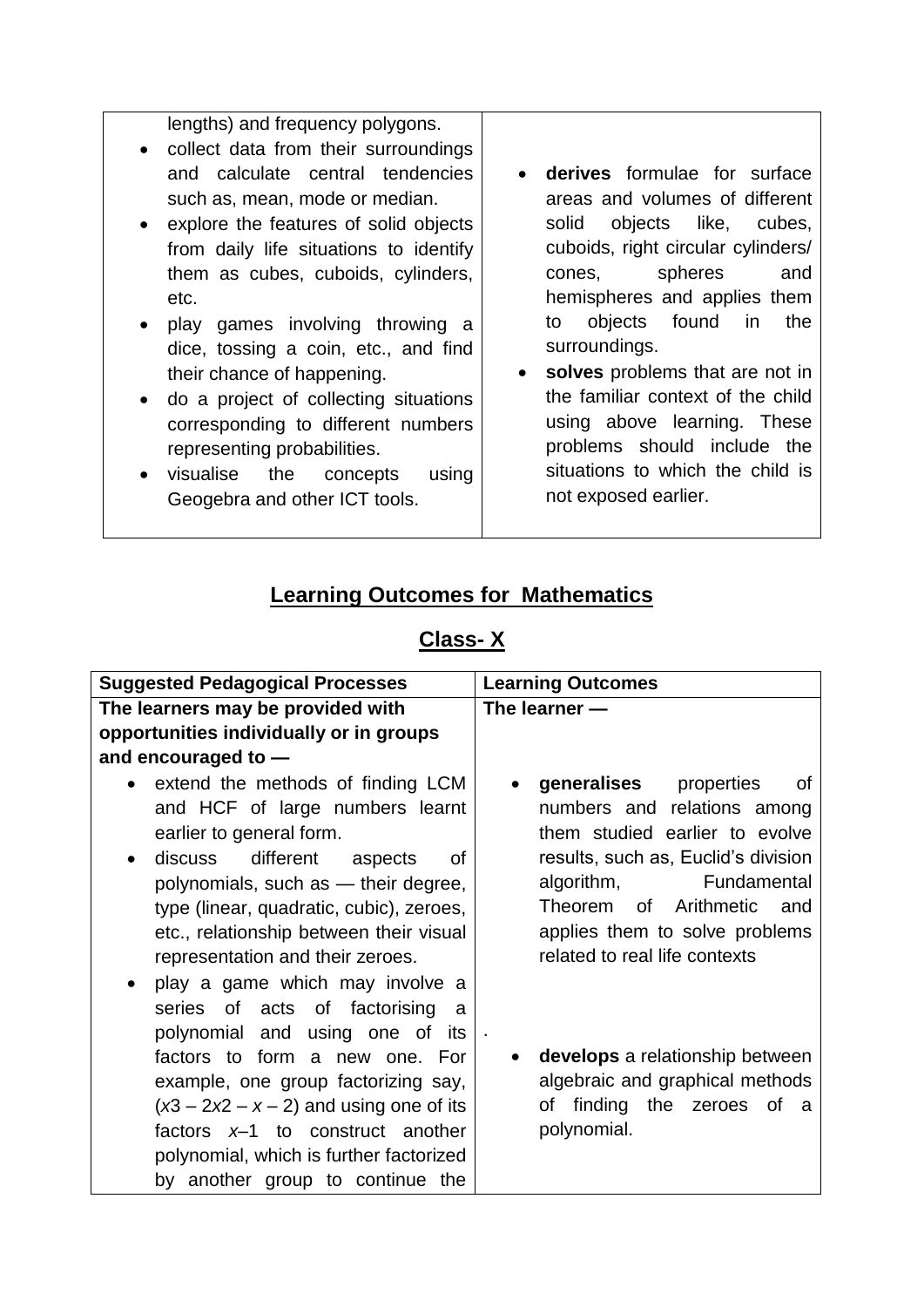process.

- use quadratic equations to solve real life problems through different strategies, such as, making a perfect square, quadratic formula, etc.
- discuss different aspects of linear equations by engaging students in the activities of the following nature:
	- one group may ask another to form linear equation in two variables with coefficients from a particular number system, i.e., natural numbers or numbers that are not integers, etc.
	- graphically representing a linear equation in 1D or 2D and try to explain the difference in their nature.
	- encouraging students to observe identities and equations and segregate them.
- use graphical ways to visualise different aspects of linear equations, such as, visualising linear equations in two variables or to find their solution.
- observe and analyse patterns in their daily life situations to check if they form an Arithmetic Progression and, if so, find rule for getting their nth term and sum of n terms. The situations could be — our savings or pocket money, games such as, playing cards and snakes and ladders, etc.
- analyse and compare different geometrical shapes, charts, and models made using paper folding and tell about their similarity and congruence.
- discuss in groups different situations,
- **finds** solutions of pairs of linear equations in two variables using graphical and different algebraic methods.
- **demonstrates** strategies of finding roots and determining the nature of roots of a quadratic equation.
- **develops** strategies to apply the concept of A.P. to daily life situations.
- **works** out ways to differentiate between congruent and similar figures.
- **establishes** properties for similarity of two triangles logically using different geometric criteria established earlier such as, Basic Proportionality Theorem, etc.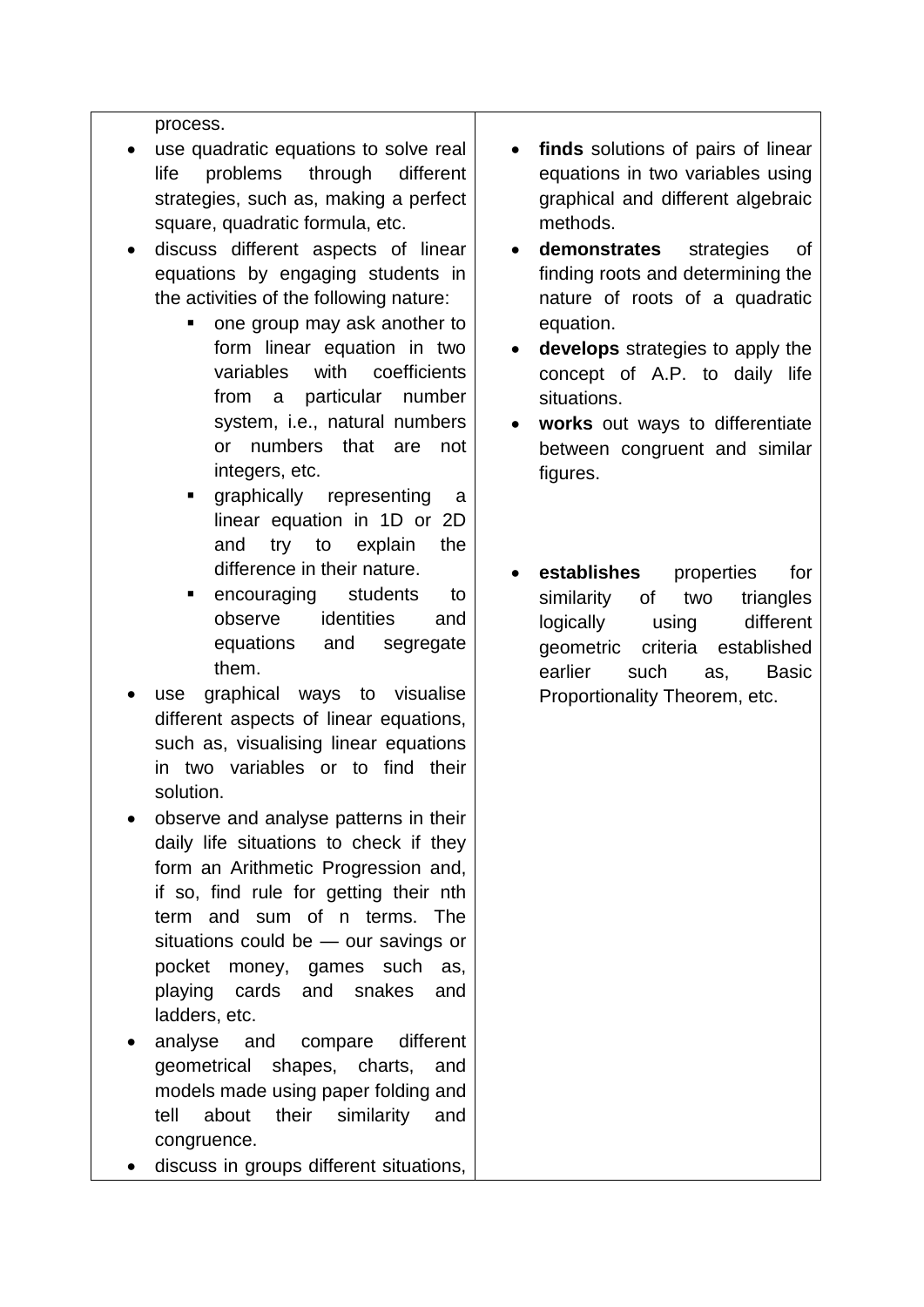such as, constructing maps, etc., in which the concepts of trigonometry are used.

- work in projects related to heights and distances, that may include situations in which methods have to be devised for measuring the angle of inclination of the top of a building and their own distance from the building.
- devise ways to find the values of different trigonometric ratios for a given value of a trigonometric ratio.
- observe shapes in the surroundings that are a combination of shapes studied so far, such as, cone, cylinder, cube, cuboid, sphere, hemisphere, etc. They may work in groups and may provide formulas for different aspects of these combined shapes.
- determine areas of various materials, objects, and designs around them for example design on a handkerchief, design of tiles on the floor, geometry box, etc.
- discuss and analyse situations related to surface areas and volumes of different objects, such as, (a) given two boxes of a certain shape with different dimensions, if one box is to be changed exactly like another box, which attribute will change, its surface area or volume? (b) By what percent will each of the dimensions of one box have to be changed to make it exactly of same size as the other box?
- discuss and analyse the chance of happening of different events through simple activities like tossing a coin, throwing two dices simultaneously, picking up a card from a deck of 52
- **derives** formulae to establish relations for geometrical shapes in the context of a coordinate plane, such as, finding the distance between two given points, to determine the coordinates of a point between any two given points, to find the area of a triangle, etc.
- **determines** all trigonometric ratios with respect to a given acute angle (of a right triangle) and uses them in solving problems in daily life contexts like finding heights of different structures or distance from them.
- **derives** proofs of theorems related to the tangents of circles
- **constructs** 
	- a triangle similar to a given triangle as per a given scale factor.
	- **a** a pair of tangents from an external point to a circle and justify the procedures.
- **examines** the steps of geometrical constructions and reason out each step
- **finds** surface areas and volumes of objects in the surroundings by visualising them as a combination of different solids like cylinder and a cone, cylinder and a hemisphere, combination of different cubes, etc.